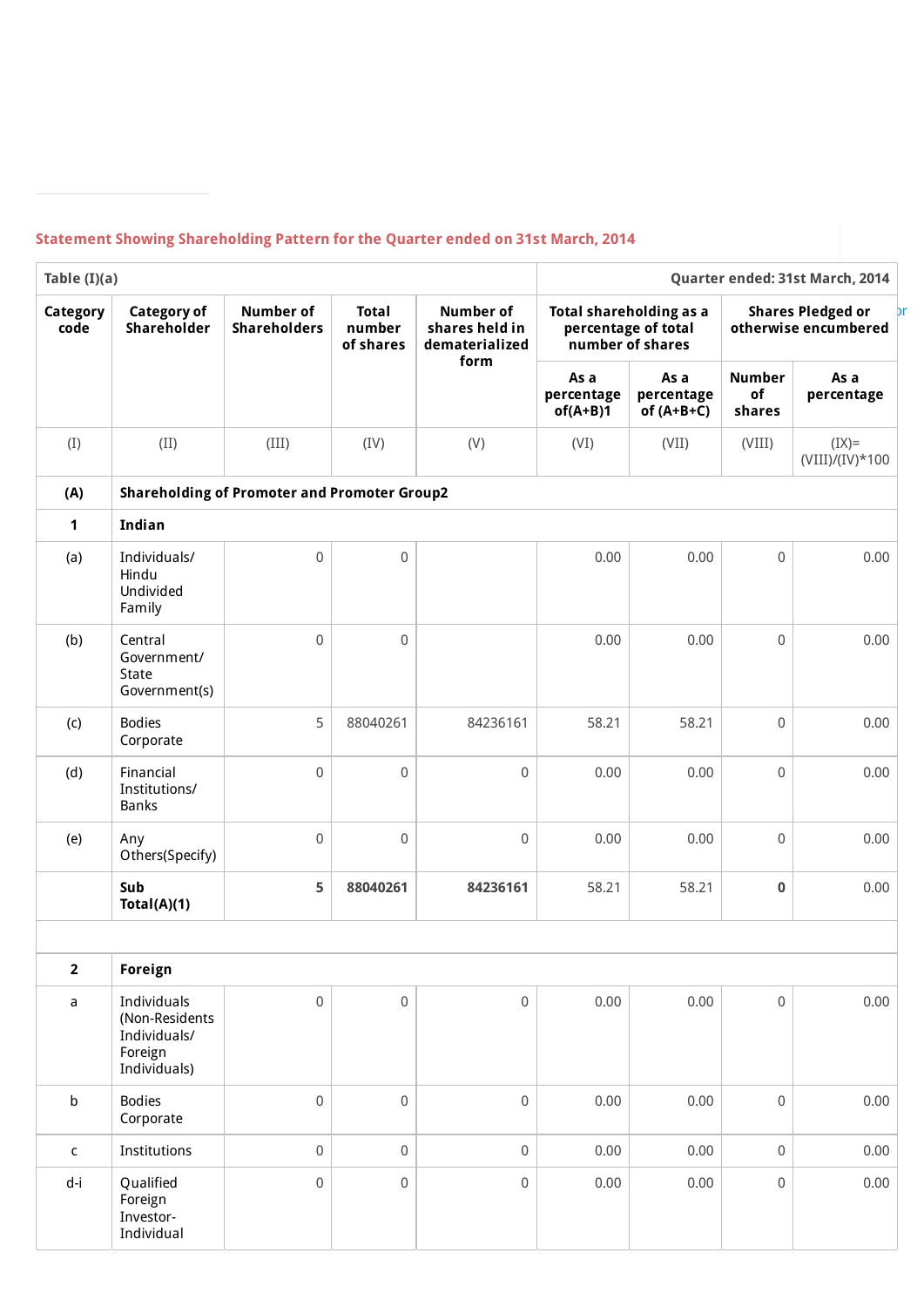| d-i                 | Qualified<br>Foreign<br>Investor-<br>Corporate                                                | $\mathsf 0$         | $\mathsf{O}\xspace$ | 0                   | 0.00        | 0.00  | $\mathsf 0$         | 0.00 |  |
|---------------------|-----------------------------------------------------------------------------------------------|---------------------|---------------------|---------------------|-------------|-------|---------------------|------|--|
| d-ii                | Any Other<br>(Specify)                                                                        | $\boldsymbol{0}$    | $\mathbf 0$         | 0                   | 0.00        | 0.00  | $\mathsf{O}\xspace$ | 0.00 |  |
|                     | Sub<br>Total(A)(2)                                                                            | $\pmb{0}$           | $\pmb{0}$           | 0                   | 0.00        | 0.00  | $\pmb{0}$           | 0.00 |  |
|                     | <b>Total</b><br>Shareholding<br>of Promoter<br>and Promoter<br>$Group(A)=$<br>$(A)(1)+(A)(2)$ | 5                   | 88040261            | 84236161            | 58.21       | 58.21 | $\pmb{0}$           | 0.00 |  |
|                     |                                                                                               |                     |                     |                     |             |       |                     |      |  |
| (B)                 | <b>Public shareholding</b>                                                                    |                     |                     |                     |             |       |                     |      |  |
| $\mathbf{1}$<br>(a) | <b>Institutions</b><br>Mutual Funds/                                                          | 23                  | 9929380             | 9923980             | 6.56        | 6.56  | $\mathsf 0$         | 0.00 |  |
| (b)                 | UTI<br>Financial<br>Institutions /<br><b>Banks</b>                                            | 8                   | 15771               | 12371               | 0.01        | 0.01  | $\mathsf 0$         | 0.00 |  |
| (c)                 | Central<br>Government/<br>State<br>Government(s)                                              | 8                   | 11906721            | 8181388             | 7.87        | 7.87  | $\mathsf 0$         | 0.00 |  |
| (d)                 | Venture<br>Capital Funds                                                                      | $\boldsymbol{0}$    | $\,0\,$             | 0                   | 0.00        | 0.00  | $\mathsf{O}\xspace$ | 0.00 |  |
| (e)                 | Insurance<br>Companies                                                                        | 9                   | 19553775            | 19553775            | 12.93       | 12.93 | $\mathsf{O}\xspace$ | 0.00 |  |
| (f)                 | Foreign<br>Institutional<br>Investors                                                         | 6                   | 2553221             | 2553221             | 1.69        | 1.69  | $\mathbf 0$         | 0.00 |  |
| (g)                 | Foreign<br>Venture<br>Capital<br>Investors                                                    | $\mathbf 0$         | $\mathsf{O}\xspace$ | 0                   | 0.00        | 0.00  | $\,0\,$             | 0.00 |  |
| (h)                 | Any Other<br>(specify) - OBC                                                                  | $\mathbf 0$         | $\mathbf 0$         | $\mathsf{O}\xspace$ | 0.00        | 0.00  | $\,0\,$             | 0.00 |  |
| $(h-i)$             | Qualified<br>Foreign-<br>Investor -<br>Individual                                             | $\mathsf{O}\xspace$ | $\mathbf 0$         | $\mathsf 0$         | $\mathbf 0$ | 0.00  | $\mathbf 0$         | 0.00 |  |
| $(h-ii)$            | Qualified<br>Fore-Investor -<br>Corporate                                                     | $\mathbf 0$         | $\mathsf{O}\xspace$ | $\mathsf{O}\xspace$ | $\mathbf 0$ | 0.00  | $\mathsf{O}\xspace$ | 0.00 |  |
|                     | Sub-Total<br>(B)(1)                                                                           | 54                  | 43958868            | 40224735            | 29.06       | 29.06 | $\mathsf{O}\xspace$ | 0.00 |  |
|                     |                                                                                               |                     |                     |                     |             |       |                     |      |  |
| <b>B2</b>           | <b>Non-institutions</b>                                                                       |                     |                     |                     |             |       |                     |      |  |
| (a)                 | <b>Bodies</b><br>Corporate                                                                    | 575                 | 1500423             | 1494673             | 0.99        | 0.99  | $\mathsf{O}\xspace$ | 0.00 |  |
| (b)                 | Individuals                                                                                   |                     |                     |                     |             |       |                     |      |  |